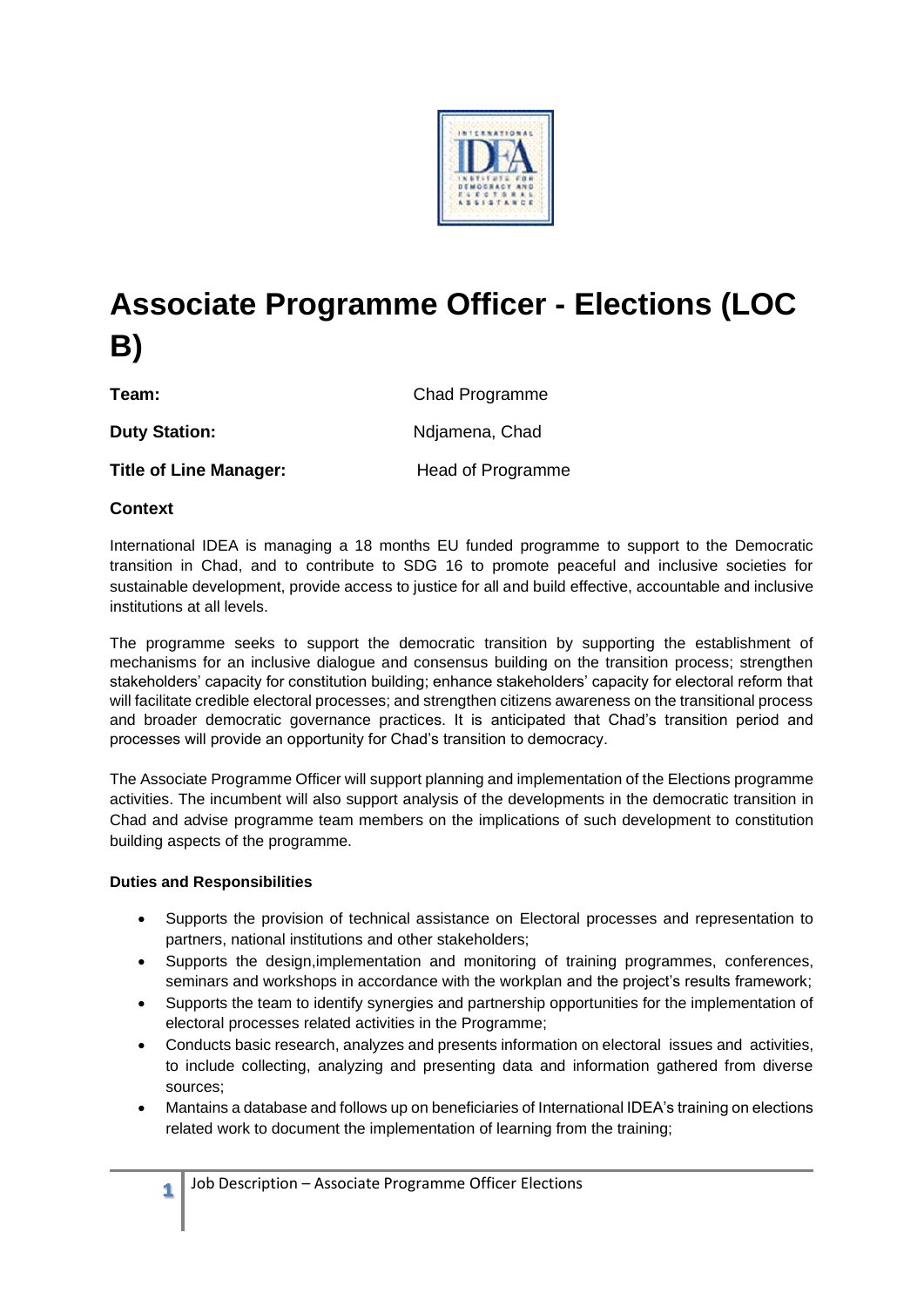- Contributes to the creation of mechanisms and opportunities that allow for the exchange of information and experiences in the region;
- Supports the deployment of experts and consultants and liaises with partners to support the achievement of programme objectives.
- Assists in identifying issues of common interest and supports the implementation of related activities for democracy promotion;
- Contributes to the design and development of knowledge products; supports the team in the research and development of papers and articles;
- Supports the promotion of dialogue and consensus building among political actors on Elections in Chad;
- Contributes to the monitoring and evaluation of the programme, through the collection of data from the Ministry of National Reconcilliation and other stakeholders, and the documenting of outcomes and impact of International IDEA's work in Chad;
- Contributes to preparation of periodic project reports in line with the project results framework, while ensuring disaggregation and profiling of gender, youth and other vulnerable persons;

# **General Profile**

- Requires in-depth knowledge, excellent skills and relevant experience in the field of elections, democracy and gender;
- Will contribute to assigned projects in different aspects of the project life cycle, more specifically will conduct research and analysis, will draft various documents (articles, concept notes, agreements, etc.) and will support the projects vis-à-vis all internal and external stakeholders;
- Adds value to team-based activities in his/her unit; collaborates with other entities of the Institute as required; Interacts successfully with multidisciplinary teams;
- Can be expected to travel globally to any geographical area involved in his/her projects;
- Follows internal procedures to ensure high standards of performance and compliance with Institutional guidelines;
- Acts in accordance with International IDEA' s core values; Respect, Integrity and Professionalism;
- Integrates a gender and diversity perspective in all activities.

# **Reporting Line**

• Head of Programme.

# **Programmatic Knowledge**

- Has good knowledge in own discipline and some understanding of related disciplines to be able to approach programmatic issues in a holistic manner;
- Has excellent knowledge of the Chadian context and electoral stakeholders

# **Operational Knowledge, skills and experience**

- Integrates a results-based approach into the design, management and evaluation of all his/her programmatic activities;
- Has a good understanding of the key geographical zone where his/her work is implemented which may imply field/international experience at some point;
- Contributes to the research of information on donors and partners, and all other activities related to resource mobilization and partnership building;
- Illustrates integrity, a collaborative spirit, a sense of achievement, and an understanding of risk management.